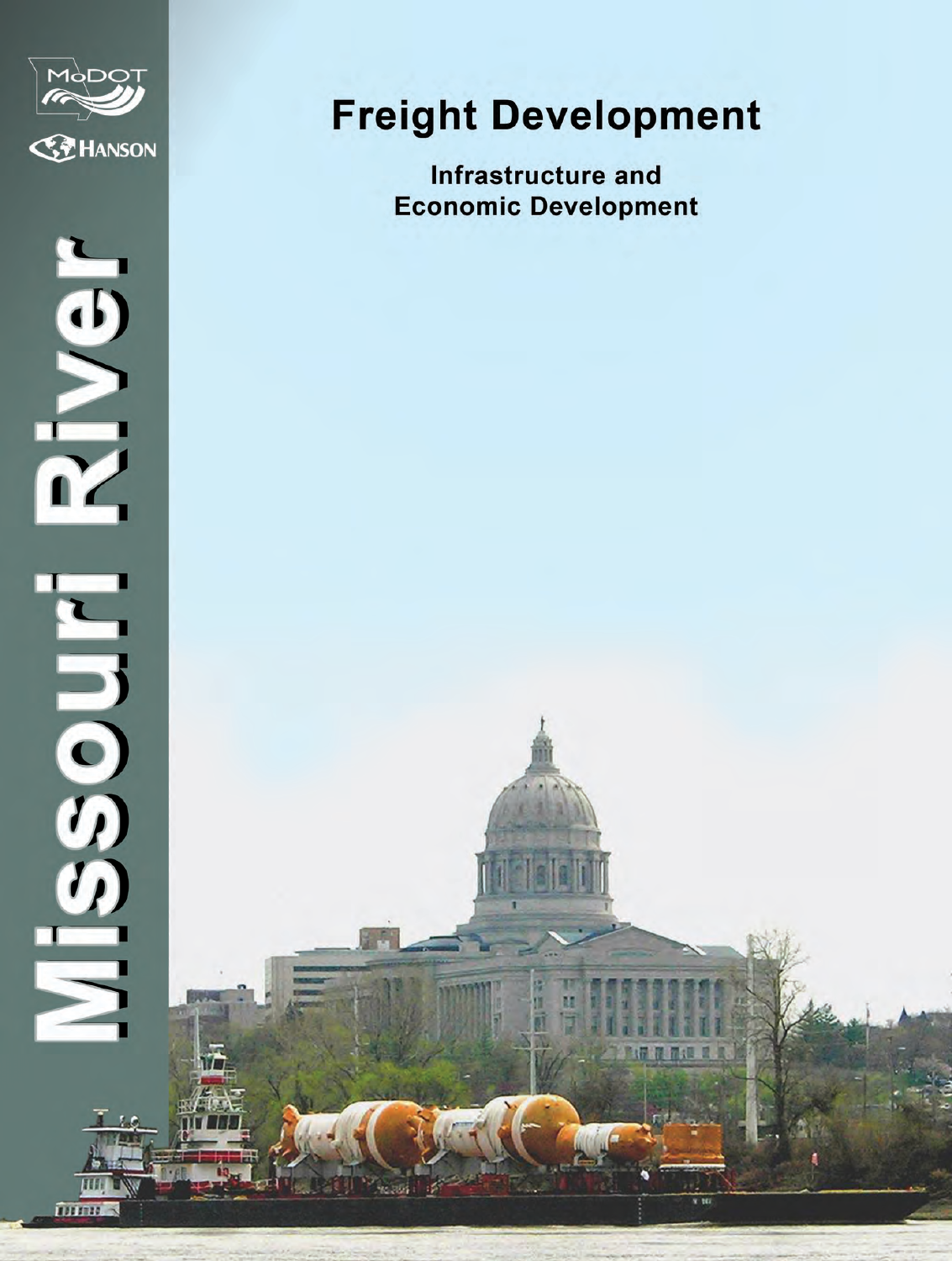## **Infrastructure & Development Opportunities**

**Identifying infrastructure needed to support the recognized market growth opportunities - and logical places for development**

In addition to the millions of dollars in benefits derived from flood protection, recreation, clean water supply and multiple other uses, river navigation benefits are critical to the economic position of Missouri. In 2008, the economic impact of the Missouri port industry was calculated at nearly \$640 Million per year – and that was prior to identification of additional freight for the Missouri River.

70% of Missouri's economy is within a 30 minute drive of the Missouri & Mississippi rivers.1

Missouri has the 4th most diverse economy in the U.S.1

Missouri has the 2nd and 3rd largest rail hubs, the 3rd largest inland port, & the 7th largest highway system.1

**Supporting Missouri River waterborne market potential can result in millions of dollars in transportation savings over truck or rail. Add to that the jobs and related economic impacts associated with freight development; It all translates to competitive advantage for Missouri.**

## **Infrastructure Required to Move More Freight on the River**

Moving freight on the river requires several types of civil infrastructure:

- Docks for loading and unloading barges
- Fleeting areas on the river to "park" barges
- Road and rail connections to get freight to and from the river
- Specialized equipment such as cranes and conveyors
- Storage areas depending on the specific commodities or freight being moved. Additional service and operational support including fueling, towing support, barge cleaning, and shipyard services.



**Missouri River**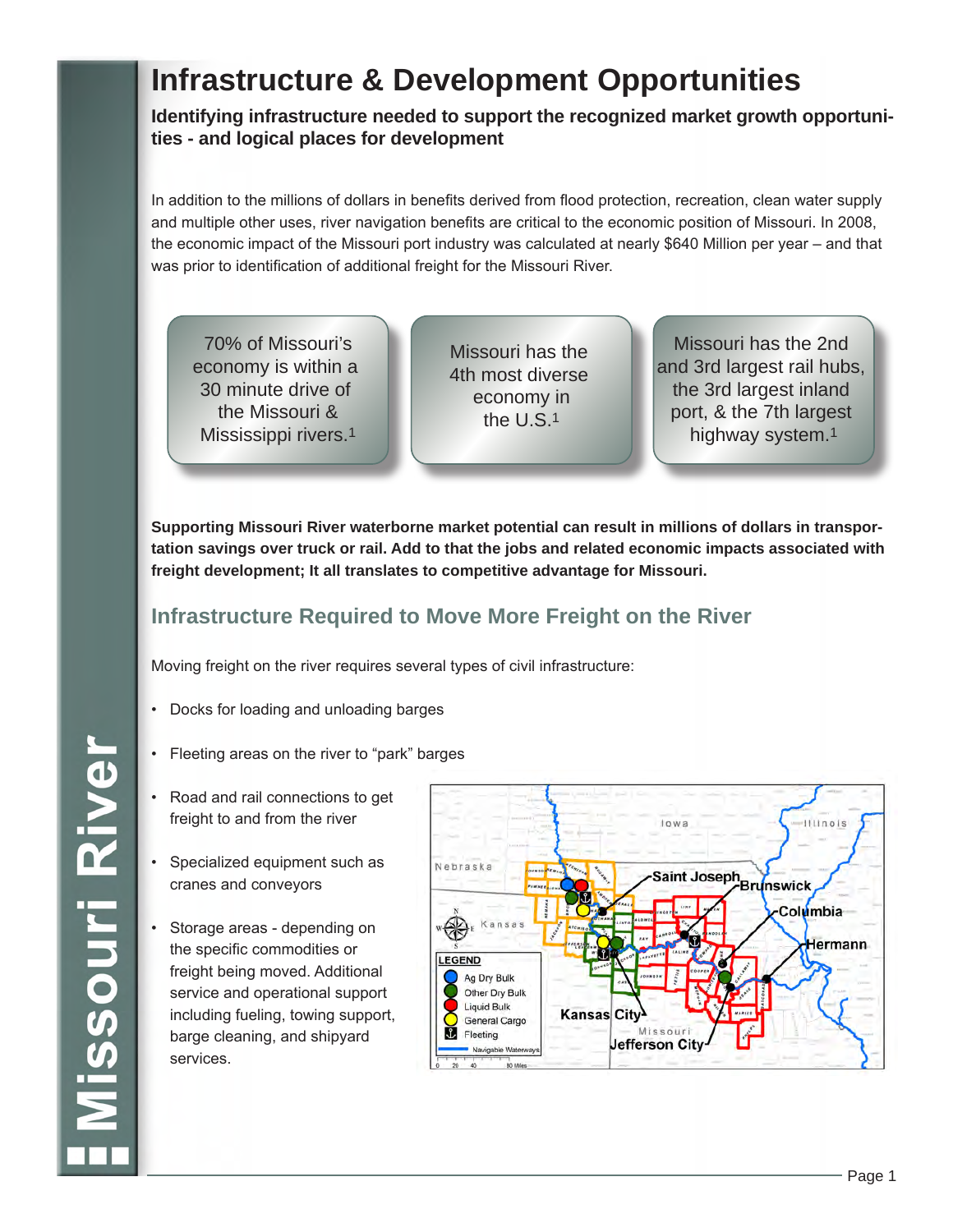There are currently **79 facilities** that exhibit some port infrastructure along the Missouri River. Of these facilities, 29 are currently conducting some freight activity; 30 are inactive, and 20 others have undetermined operational status.

The decline in commercial freight movement has negatively impacted marine terminal condition and capability in all commodities, particularly in non-agricultural segments. The good news is there is projected market demand, and there are locations where investment appears to make sense.

| <b>Markets:</b>                      | <b>Current Status of Infrastructure to Support</b><br><b>Identified Markets</b>                                                                   |  |
|--------------------------------------|---------------------------------------------------------------------------------------------------------------------------------------------------|--|
| Sand & gravel                        | Currently supported and operational                                                                                                               |  |
| Agricultural & related dry bulk      | Can be handled at some locations<br>Capacity needs to be increased to meet the<br>potential market<br>Minor attention required at other locations |  |
| <b>Liquid freight</b>                | Facilities are in significant state of disrepair                                                                                                  |  |
| General cargo                        | Few facilities with suitable marine infrastructure                                                                                                |  |
| <b>Support Services:</b>             |                                                                                                                                                   |  |
| <b>Towing operational support</b>    | Minimal availability                                                                                                                              |  |
| <b>Cleaning facilities</b>           | <b>None</b>                                                                                                                                       |  |
| <b>Fuel service</b>                  | Limited availability                                                                                                                              |  |
| <b>Shipyards / repair facilities</b> | <b>None</b>                                                                                                                                       |  |
| <b>Fleeting</b>                      | Limited availability                                                                                                                              |  |

## **Developing Infrastructure to Meet the Market Opportunities**

- **Bulk grain facility capacity is substantial** in most shipping regions for potential volumes with the **exception of NW Missouri** where capacity is marginal.
- Inside storage capability for **Other Dry Bulk Commodities** has capacity in only the Central Missouri market region. The potential market volumes can support development in the **NW Missouri** and **Kansas City** regions.
- **Open storage capability can complement existing terminals** handling or be developed with inside storage capability; Open storage improvements are applicable to almost **every non-agricultural bulk handling or general cargo** terminal depending on the specific market. The potential market volumes can support development in the **NW Missouri** and in the **Central Missouri** regions.
- **Liquid terminal facilities** are purpose built and **have long development lead times** for specific markets. Liquid terminal development will occur through long-term commercial relationships. The most favorable location for such development would be in the **NW Missouri region**.
- **General cargo facilities have versatility and flexibility** and with sufficient crane capacity **handle most types of dry cargo**. The **NW Missouri** and **Kansas City** regions could both be developed to meet demand for general cargo facilities.
- **Barge fleeting infrastructure is required** for expected increased barge activity. Fleeting is insufficient **in almost all commercial centers** of projected activity. All three market regions will need to develop additional fleeting capacity to meet the potential demand.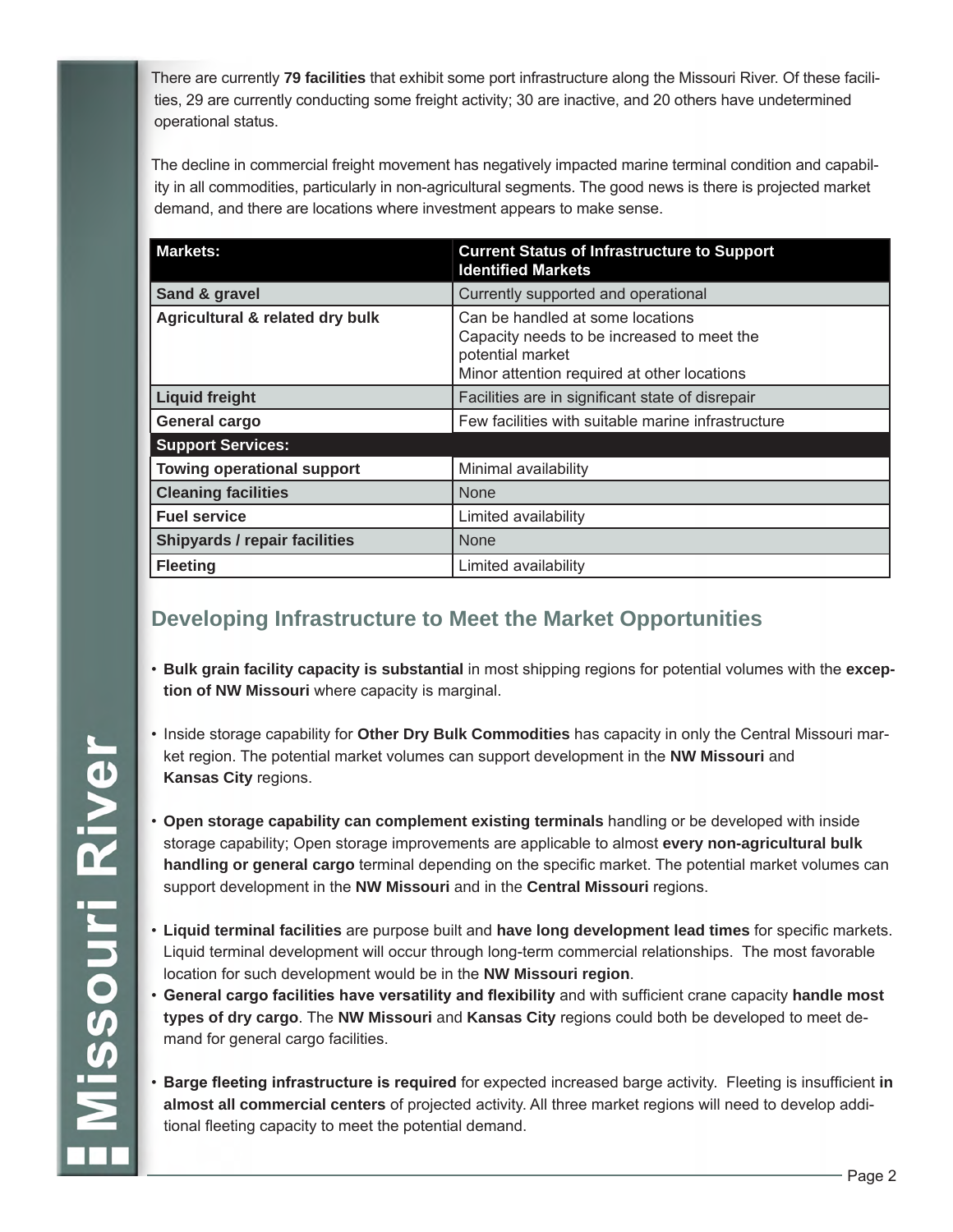## **Investing in Development Opportunities**

Achieving the development of sustainable freight movement on the Missouri River will require that a variety of stakeholders make investment. Money and other resources will be needed for infrastructure, equipment, loan programs, perhaps for tax abatements, and other efforts to assist freight growth on the waterway. The sources of this money will certainly include the private sector. Arguably, it should also include the public sector – if for no other reason than the many public benefits of waterborne movements. It is long recognized by many that the waterways are a key component of economic development.

#### **State Programs**

Missouri has historically provided significant financial investment in all of its transportation modes, including ports and waterways. MoDOT is obviously a champion of the Missouri River and has the drive and commitment to continue to support the stakeholders. Numerous other state agencies are also very supportive and appear to be solid allies moving forward. However, Missouri is facing many of the same fiscal challenges as other states. In the atmosphere of critical prioritization, it is important that policymakers recognize that the availability of waterborne transportation has a definite impact on the overall cost of transporting goods in and through Missouri. Costs will rise and the state's competitive position will suffer if the Missouri River is not a viable option. One suggestion put forth by the stakeholders is that the state explore the potential for establishing a guaranteed minimum amount of freight on the river. Such an "Essential Water Service" program might operate similar to the US DOT federally subsidized Essential Air Service. Need and justification for such a program can come in part from the reality that federal support from the Coast Guard and the Corps of Engineers is heavily dependent on meeting or exceeding minimum activity levels.

#### **Private and Public Investment**

The private sector and the market forces that drive it will figure out where to spend resources. Certainly private investment can be encouraged and leveraged with public participation.

#### **Federal Programs**

The America's Marine Highway program may be able to benefit Missouri freight movements, and there is potential for the creation of an infrastructure bank. There may also be additional TIGER grant money in the near future. While federal money is not guaranteed, there is obvious momentum building on the national level toward the recognition that waterborne freight is a key to U.S. economic success. *Successfully obtaining federal funding generally requires that specific projects are well defined and supported.*

#### **Local Investment**

In addition to private funds and state and federal programs, many local governments have provided seed money for port and waterways development. Successful examples include the Tulsa Port of Catoosa in Oklahoma and the Owensboro Riverport Authority in Kentucky, to name a few. Both of these were initially funded by local government and have since become meaningful and productive economic engines for their communities.

Regardless of how continued freight development occurs in Missouri, there will be investment required, and much of it from the private sector – but with a committed group of public and private stakeholders working together and leading the way, the benefits will far exceed the costs.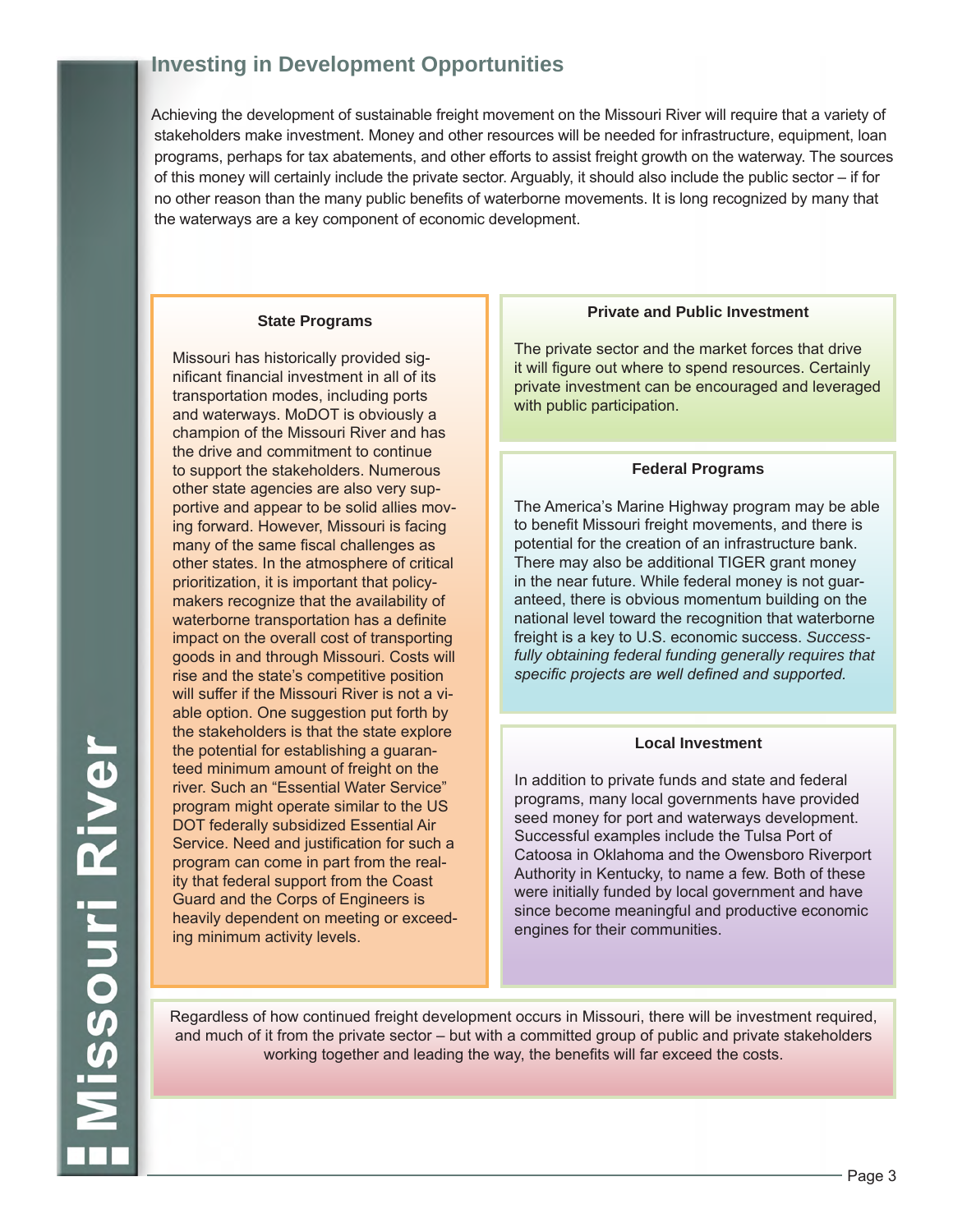#### **St. Joseph, MO**

The St. Joseph, MO area is an attractive northwest regional location for growth oriented new business and existing companies seeking an all modal competitive environment. Unique to the region is the **existing marine terminal** owned by the St. Joseph Regional Port Authority. The Port has **excellent proximity to markets** for wind energy components or other OD/OW opportunity. In addition, it could be responsive to emerging



markets such as ethanol and DDGS. The region and stockyards area is an **agricultural gateway** with numerous grain elevators and agribusiness processors.

#### **Current Infrastructure**

- Existing publicly owned marine terminal with 14 acres for cargo development, including 8 acres of improved open storage
- All modal competitive environment with adjacent rail spur and nearby interstate
- Regional bulk grain silo storage with waterside loading connectivity

#### **Operating and Infrastructure Needs**

- Barge fleeting capacity
- General cargo material handling capability
- Other dry bulk inside storage and material handling system
- Support additional water connectivity of existing bulk grain storage
- Increase in regional water accessible bulk grain capacity

| <b>Initial Market Opportunities</b>             | <b>Tons Shiftable to Water</b><br><b>Transportation</b> | <b>What's Needed?</b>                                             |
|-------------------------------------------------|---------------------------------------------------------|-------------------------------------------------------------------|
| <b>Other Dry Bulk-</b><br><b>Inside Storage</b> | 110,000                                                 | Inside bulk storage facility<br>& material handling<br>equipment. |
| <b>General Cargo</b>                            | 20,000                                                  | Suitable crane capability                                         |
| <b>Liquid Bulk</b>                              | 113,100                                                 | Liquid terminal capacity                                          |
| Total                                           | 243,100                                                 |                                                                   |

Additional information regarding the St. Joseph Regional Port Authority can be found at: http://www.missouriports.org/stjoseph.html

3003 Frederick Avenue St. Joseph, MO 64506 Phone: 816.364.4110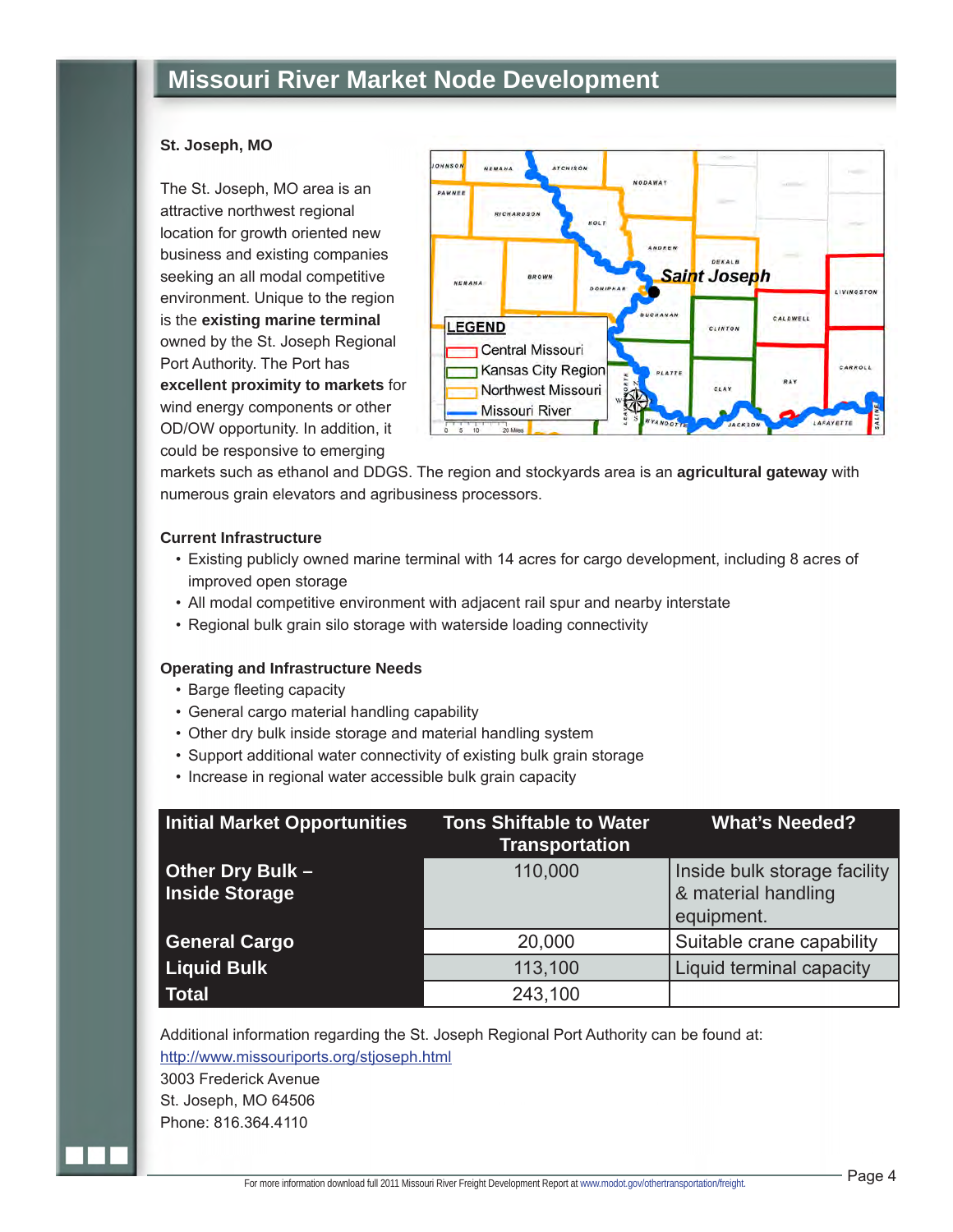#### **Kansas City, MO**

The greater Kansas City region has a vibrant logistics network of highways, rail and water access opportunity. The bi-state region of Kansas City, MO & KS, made up of nine adjoining counties, has a population of approximately 1.7 million. As a commercial center and attractive environment for competitive transportation options, **adding water transportation capability to the modal options is extremely important.**



#### **Current Infrastructure**

- Network of highways, rail and water access
- Waterfront is lined with private industry development that has been available for water transportation for decades
- River Mile 357 to 358 RDB and Sugar Creek may have potential for a multi-purpose terminal

#### **Operating and Infrastructure Needs**

- Barge fleeting capacity
- Terminal for other dry bulk with inside and outside storage and material handling system
- General cargo facility and material handling capability

| <b>Initial Market Opportunities</b>       | <b>Tons Shiftable to Water</b><br><b>Transportation</b> | <b>What's Needed?</b>                                                                             |
|-------------------------------------------|---------------------------------------------------------|---------------------------------------------------------------------------------------------------|
| Other Dry Bulk -<br><b>Inside Storage</b> | 166,900                                                 | Marine terminal facility<br>with inside and outside<br>bulk storage. Material<br>handling system. |
| <b>General Cargo</b>                      | 70,000                                                  | Suitable crane capabil-<br>ity and marine terminal<br>facility                                    |
| Total                                     | 236,900                                                 |                                                                                                   |

Additional information regarding the Port Authority of Kansas City can be found at:

http://www.kcportauthority.com Port Authority of Kansas City, MO

300 Wyandotte, Suite 100

Kansas City, MO 64105

Phone: (816) 559.3750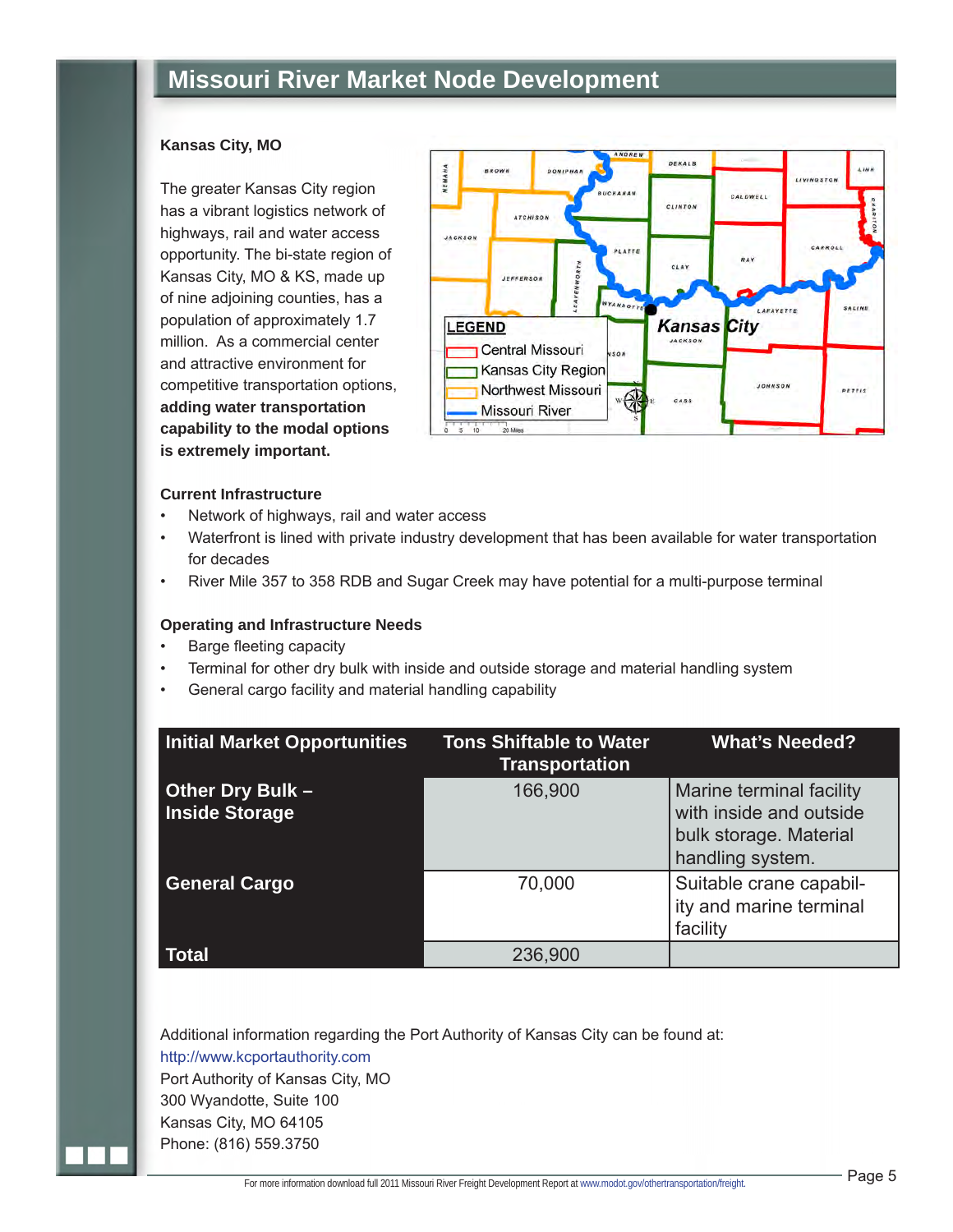#### **Jefferson City & Columbia, MO**

The Jefferson City, MO area, especially in combination with the Columbia area, represents a central Missouri region well placed between the Kansas City and St. Louis metropolitan areas. In Jefferson City, the active rail service is on the south side of the river, and therefore, all transportation modes do not fully serve the ample property available around the existing marine development. The same is true for the Howard Cooper



Regional Port west of Columbia. However, the unique qualities found in the region include very good roads connecting several major highways, along with rail service from a Class I rail network.

#### **Current Infrastructure**

- Network of highways, rail and water access
- Marine terminal development
- Bulk capacity
- Dry Cargo warehousing
- Cranes and bulk material handling equipment
- Fleet and tug capability

#### **Infrastructure Needs**

• Other dry bulk outside storage area

| <b>Initial Market Opportunities</b>       | <b>Tons Shiftable to Water</b><br><b>Transportation</b> | <b>What's Needed?</b>                                                  |
|-------------------------------------------|---------------------------------------------------------|------------------------------------------------------------------------|
| Other Dry Bulk -<br><b>Inside Storage</b> | 114,000                                                 | Suitable outside storage<br>capacity at existing ma-<br>rine terminals |
| <b>Total</b>                              | 114,000                                                 |                                                                        |